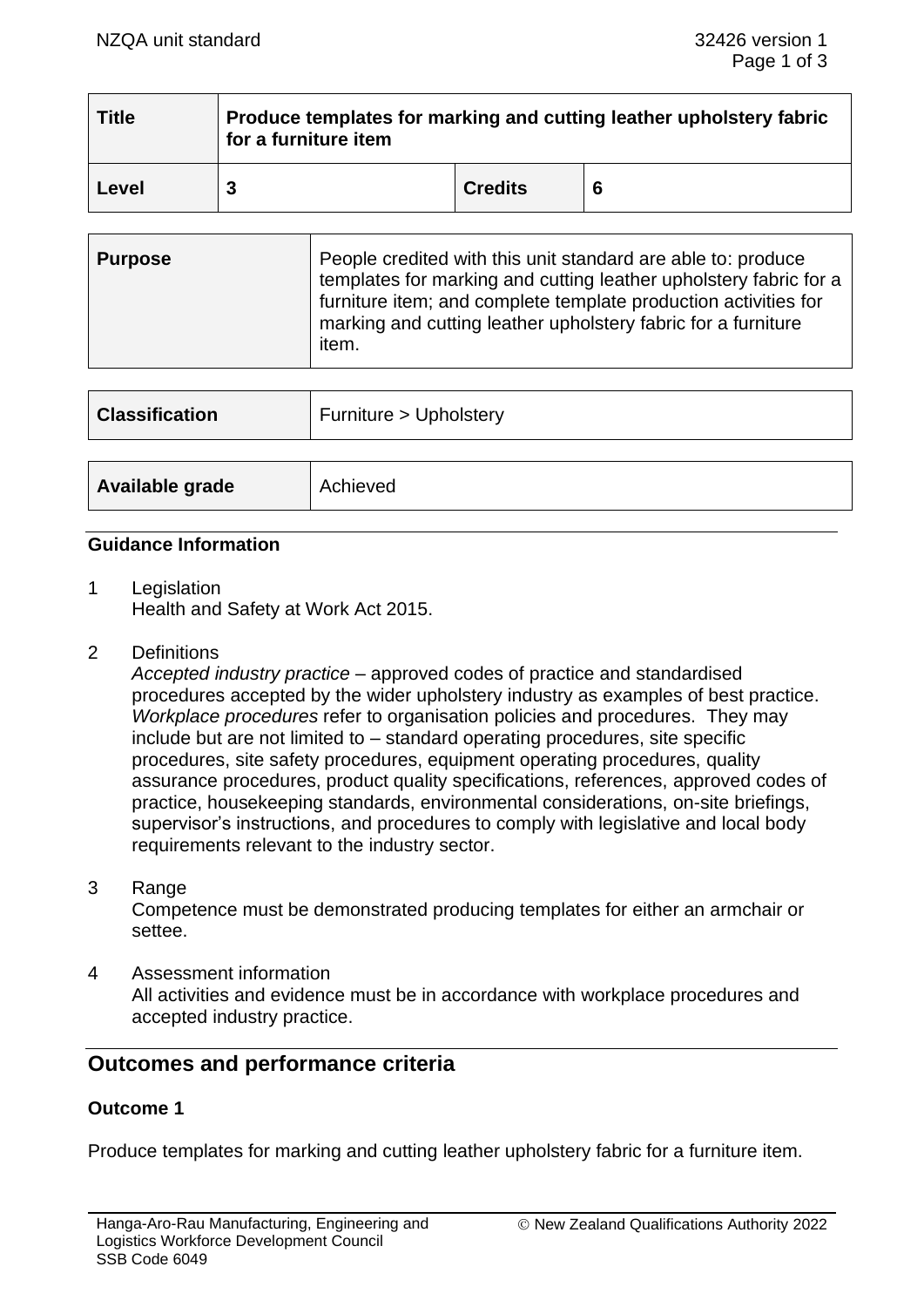## **Performance criteria**

1.1 Job specifications are obtained and interpreted.

Range shape and size of upholstery covers.

1.2 Leather fabric and equipment for making templates are obtained to meet job specifications.

Range cardboard or paper, markers, rulers, square, cutting tools.

1.3 Template outlines are drawn onto cardboard or paper in accordance with job specifications.

> Range seam allowances, template tops and centres marked, sewing checkpoints, upholstery panels labelled.

1.4 Templates are cut in accordance with job specifications.

Range clean edges, on line, sewing checkpoints.

## **Outcome 2**

Complete template production activities for marking and cutting leather upholstery fabric for a furniture item.

#### **Performance criteria**

- 2.1 Templates are stored.
- 2.2 Work area is cleaned and cleared of tools, debris and excess materials
- 2.3 Supervisor is informed of completion of job.

|  | <b>Replacement information</b> | This unit standard, unit standard 32294 and unit standard<br>32295 replaced unit standard 20975. |
|--|--------------------------------|--------------------------------------------------------------------------------------------------|
|--|--------------------------------|--------------------------------------------------------------------------------------------------|

| Planned review date | 31 December 2026 |
|---------------------|------------------|

#### **Status information and last date for assessment for superseded versions**

| <b>Process</b> | <b>Version</b> | <b>Date</b>   | <b>Last Date for Assessment</b> |
|----------------|----------------|---------------|---------------------------------|
| Registration   |                | 24 March 2022 | N/A                             |